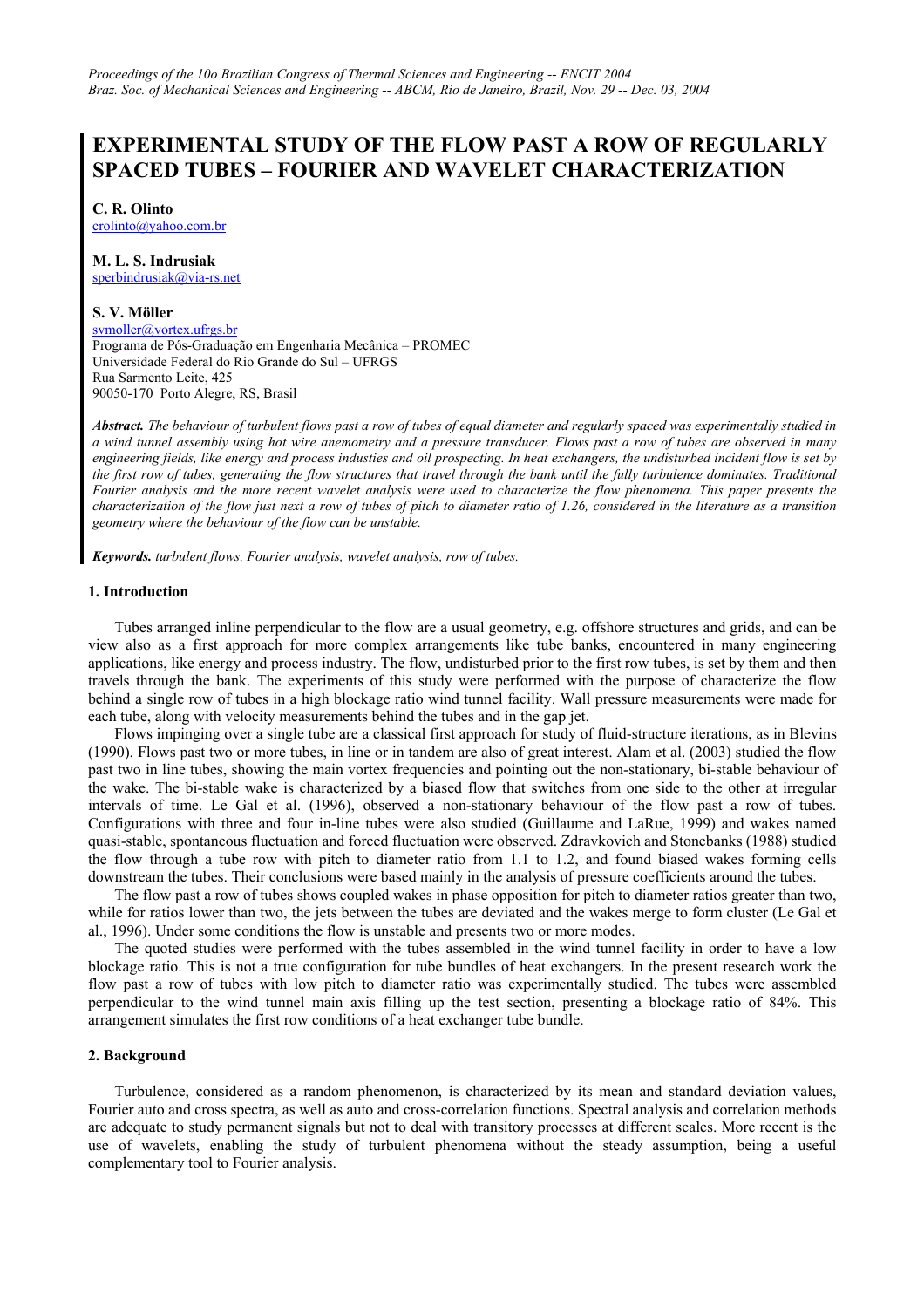#### **2.1. Fourier analysis**

The Fourier transform of a discrete time series enables the study of the bulk spectral behavior of the random phenomenon represented by the series.

The Fourier transform of a finite function  $x(t)$ , given as a discrete time series, and its inverse are defined as:

$$
x(f) = \frac{1}{2\pi} \sum_{0}^{T} x(t) e^{-i f t}
$$
 (1)

and

$$
x(t) = \sum_{-\infty}^{\infty} x(f) e^{ift}
$$
 (2)

The Fourier spectrum gives the energy distribution of the signal in the frequency domain and is evaluated over the entire time interval:

$$
P_{xx}(f) = |x(f)|^2
$$
 (3)

In practice, in order to minimize the random error, was used the power spectral density function (PSD) which is the Fourier spectrum of the series smoothed over frequency intervals and over an ensemble of estimates (Bendat and Piersol, 1971).

### **2.2. Wavelet analysis**

While the Fourier transform uses trigonometric functions as basis, the bases of wavelet transforms are functions named wavelets. A wavelet is a finite energy function,  $\psi(t)$ , with a zero average, which satisfies an admissibility condition:

$$
C_{\psi} = \int_{0}^{\infty} \frac{|\psi(f)|^2}{f} df < \infty \tag{4}
$$

where  $w(f)$  is the Fourier transform of the wavelet.

The wavelet function is also called mother wavelet, because it generates an entire set of wavelet basis:

$$
\psi_{a,b}(t) = \frac{1}{\sqrt{a}} \psi\left(\frac{t-b}{a}\right), \ a, b \in \mathbb{R}, \ a > 0 \tag{5}
$$

The parameters a and b are respectively scale and position coefficients.

The continuous wavelet transform  $(CWT)$  of a function  $x(t)$  and its inverse are given by:

$$
Wx(a,b) = \int_{t} x(t)\psi_{a,b}(t)dt
$$
\n(6)

and

$$
x(t) = \frac{1}{C_{\psi}} \int_{b} Wx(a, b)\psi_{a,b}(t) \frac{da \, db}{a^2}
$$
 (7)

The respective wavelet spectrum is defined as:

$$
P_{xx}(a,b) = |Wx(a,b)|^2
$$
 (8)

While the Fourier spectrum, Equation (3), gives the energy for each frequency over the entire time domain, in the wavelet spectrum, Equation (8), the energy is related to each time and scale (or frequency). This characteristic of the wavelet transform allows the representation of the distribution of the energy of the transient signal over time and frequency domains.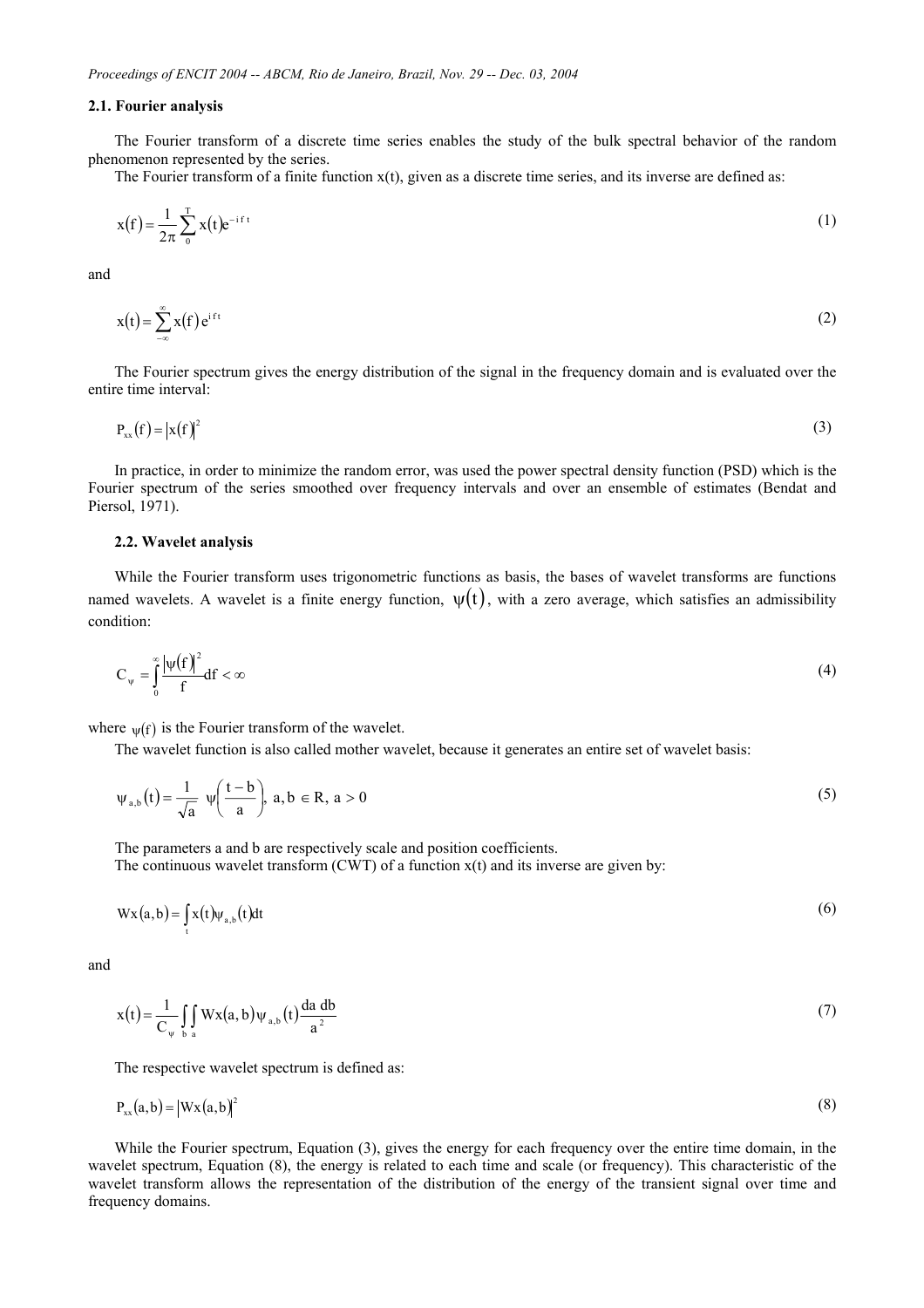According to Percival and Walden (2000), the discrete wavelet transform (DWT) is a judicious sub sampling of CWT, dealing with dyadic scales, and given by:

$$
D(j,k) = \sum_{t} x(t) \psi_{j,k}(t)
$$
\n(9)

and its inverse transform:

$$
x(t) = \sum_{j} \sum_{k} D(j, k) \psi_{j,k}(t)
$$
\n(10)

where the scale and position coefficients  $(i, k)$  are dyadic sub samples of  $(a, b)$ .

The discrete wavelet spectrum is defined by:

$$
P_{xx}(j,k) = |D(j,k)|^2
$$
\n(11)

The Fourier transform of a finite series gives only a finite number of coefficients, depending on the length of the time series, and therefore neglects the coefficients related to the higher frequencies. Anyway, these frequencies are already filtered at the acquisition process, to prevent aliasing. In the wavelet transform of a finite series, the length of the series also restricts the number of computable coefficients but, unlike the Fourier transform, the remaining coefficients are related to the lower frequencies, including the mean value of the signal, and cannot be disregarded. In practice, the DWT of a series with more than  $2^J$  elements is computed for  $1 \le j \le J$ , being J a convenient arbitrary choice. The remaining part of the signal, containing the mean values for a scale J, is given by:

$$
A(J,k) = \sum_{t} x(t) \phi_{J,k}(t) \tag{12}
$$

where  $\phi(t)$  is the scaling function associated to the wavelet function.

The inverse transform of a discrete time series with sampling frequency Fs is done by:

$$
x(t) = \sum_{k} A(J, k) \phi_{J, k}(t) + \sum_{j \le J} \sum_{k} D(j, k) \psi_{j, k}(t)
$$
\n(13)

where the first term is the approximation of the signal at the scale J, which corresponds to the frequency interval  $[0, Fs/2^{1+1}]$  and the inner summation of the second term are details of the signal at the scales j (1≤j≤J), which corresponds to frequency intervals  $[Fs/2^{j+1}, Fs/2^j]$ 

## **3. Experimental Technique**

The test section, shown schematically in Fig.1 is a rectangular channel, with 146 mm height and a width of 195 mm. Air was the working fluid, driven by a centrifugal blower, passed by a settling chamber and a set of honeycombs and screens, before reaching the tube row with about 1 % turbulence intensity.

Before the tube row a Pitot tube, at a fixed position, was applied to measure the reference velocity for the experiments. The Reynolds number, calculated with the tube diameter (32.1 mm) and the entrance (reference) velocity is  $Re = 17500$ .

Velocity and velocity fluctuations were measured by means of a DANTEC *StreamLine* constant temperature hotwire anemometer. Pressure was measured by an ENDEVCO piezo-resistive pressure transducer, mounted inside one of the tubes of the row (Goulart, 2004). Fig. 2a shows the tube row and Fig. 2b shows a scheme of the instrumented tube and of the mounting technique of the transducer. The tube with the pressure transducer could be rotated, so that measurements of pressure fluctuations at the tube wall were performed at several angular positions.

Previous analysis of the behaviour of the test section, by means of METRA accelerometers, and of the measurement technique, allowed identifying peaks in spectra due to resonance not related to the investigated phenomena. Data acquisition of pressure and velocity fluctuations were performed simultaneously by a Keithley DAS-58 A/D-converter board controlled by a personal computer, which was also used for the evaluation of the results.

The tube row was mounted with 5 cylinders having a 32.1 mm diameter with pitch to diameter ratio of 1.26. The tube length was 146 mm and they were in close contact with both upper and lower horizontal walls.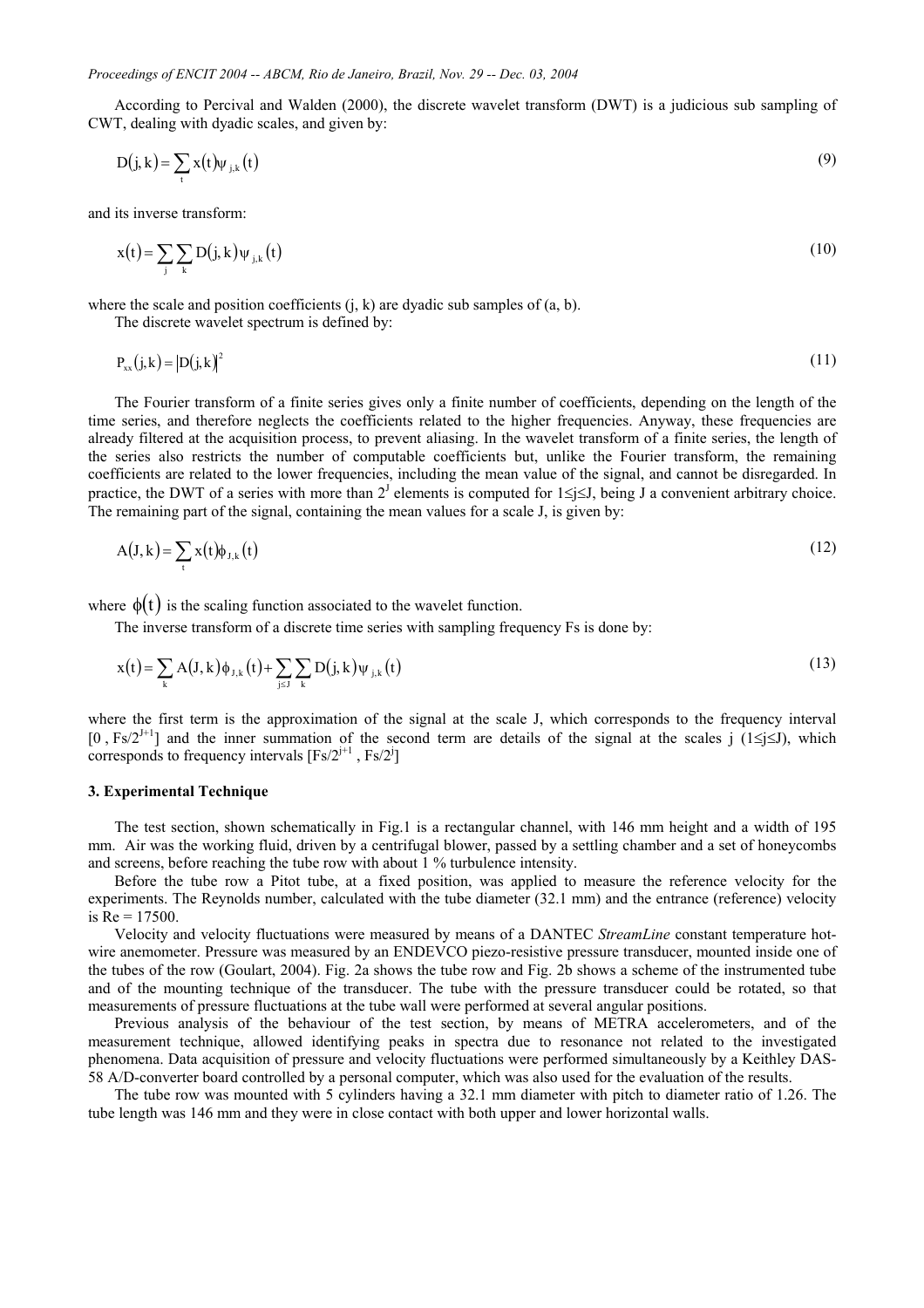

Figure 2. Mounting scheme a) tube row assembling; b) transducer support

# **4. Results**

## **4.1. Pressure coefficient distribution and pressure fluctuation**

Figure 3 shows pressure coefficient distribution ( $CP = 2P/\rho U^2$ ) around the tubes and Fig. 4 shows pressure fluctuation around the tubes. The pressure coefficient distribution is very uniform and similar for all tubes, with de maximum at zero degree, and the negative pressure peak next 90º and 270º. These are the same points where maximum fluctuation occurs showing that they are also the shedding points. This is similar to the distribution observed in tube banks by Goulart et al. (2003) and differs from that of a single tube where the shedding points occur at 60-70º and 290- 300º for the sub critical regime (Meneghini, 2002).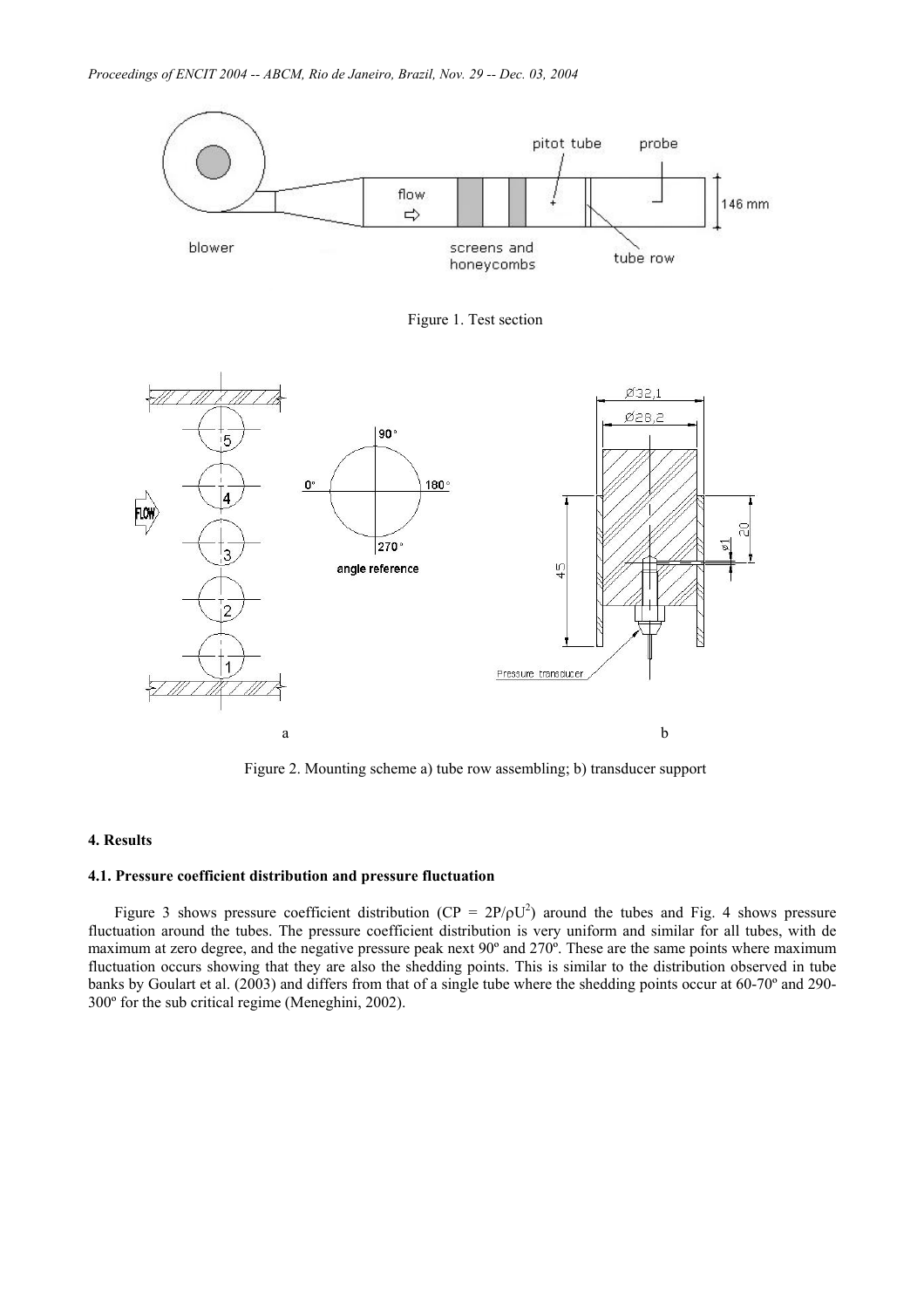

Figure 3. Pressure coefficient distribution.



Figure 4. Pressure fluctuation

The symmetry of the pressure values at the narrow gap region and the similarity in the base pressure value (Cp at 180º) indicate that the jets arising from the gaps are not deviated, in contrast to what was found by Zdravkovich and Stonebank (1988) for an assembling with same gap width as in the present study, where biased wakes formed cells downstream the tubes. The present results can be explained by the fact that the relatively narrow tunnel and the small number of tubes could not deviate the flow due to fluid inertia.

## **4.2. Velocity analysis**

For the analysis of velocity downstream the row of tubes, the series were acquired with a sampling frequency of 8 kHz and low pass filtered at 3 kHz.

In the near wake downstream the row not found narrow peaks in the spectrum, as can be shown in Fig. 5, indicating that there are not only one predominant shedding frequency, but just a relatively wide band of frequencies. The main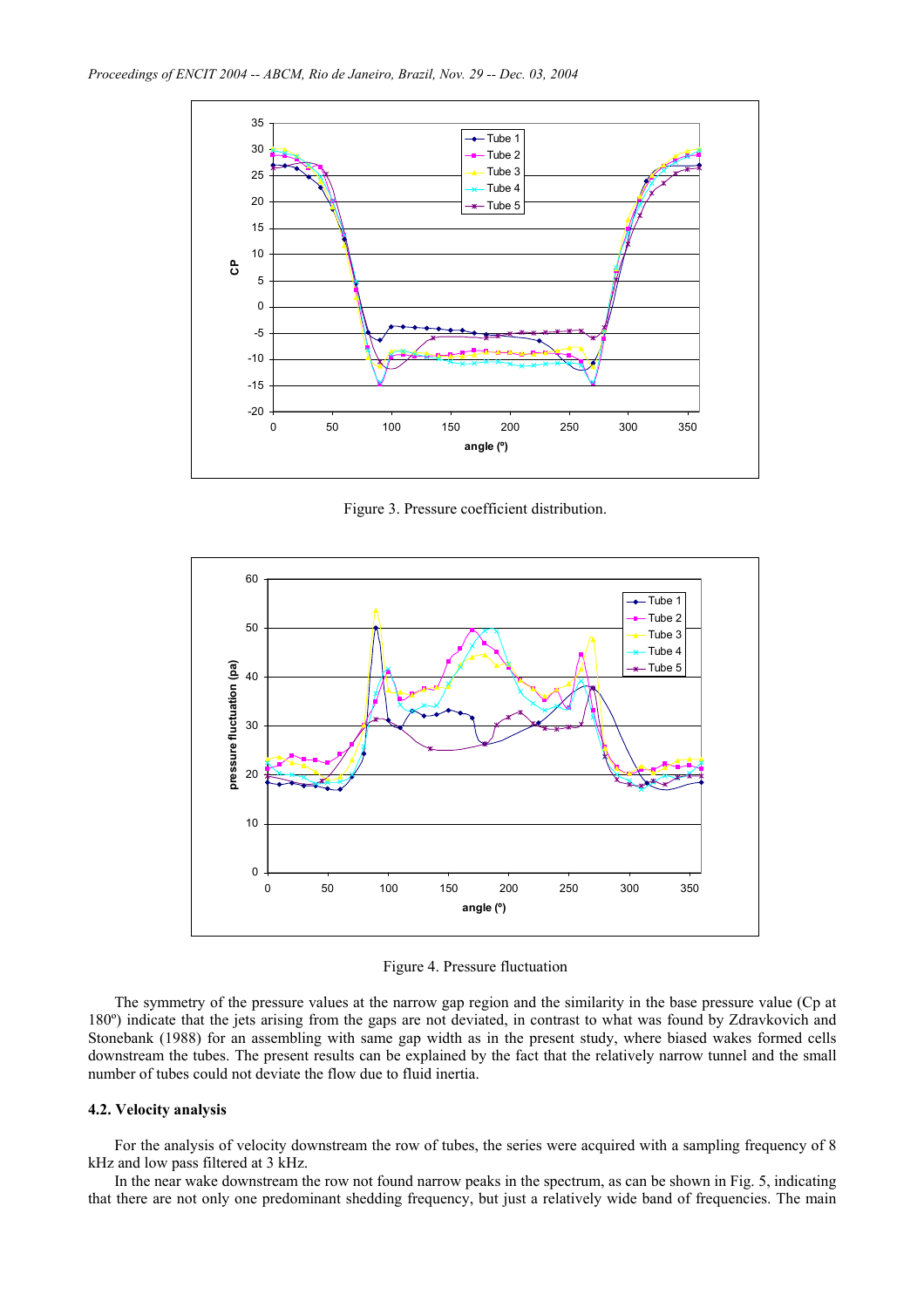peaks in the spectra are at 180 Hz and they are as stronger as more distant from the row. The energy maximum occurs at a downstream distance from the centerline of the tube row,  $x/d = 2.5$ . This frequency corresponds to Strouhal number of 0.11, calculated based at gap velocity. This agrees with the frequencies presented by Blevins (1990) for similar tube array.



Figure 5. Power spectra (PSD), near wake velocity

Measurements made using X-probe in the wake of the center tube, 5 diameters downstream the row, show that the 180 Hz peak is still present and is more visible in the transversal velocity component (Vy). At 10 diameters downstream the row there are no more spectral peak at the velocity signal, indicating that the flow has a full developed turbulence characteristic (see Fig. 6).



Figure 6. Transversal velocity power spectra: a) 5 d; b) 10 d

The continuous wavelet representation of the energy of two velocity signals measured at tangents to each tube of a single gap at position x/d=2.5 is shown in Fig. 7 and their respective Fourier spectra are in Fig. 8. While the Fourier spectra show that the energy of the wake is distributed over a relatively wider frequency interval than that of the wake of a single cylinder, at the wavelet spectra the temporal distribution of the energy of the wake is also visible, showing that the wake is not wide in frequency every time but instead wanders over the frequency interval along time, as in Fig. 7a, and can also presents intermittence, as in Fig. 7b.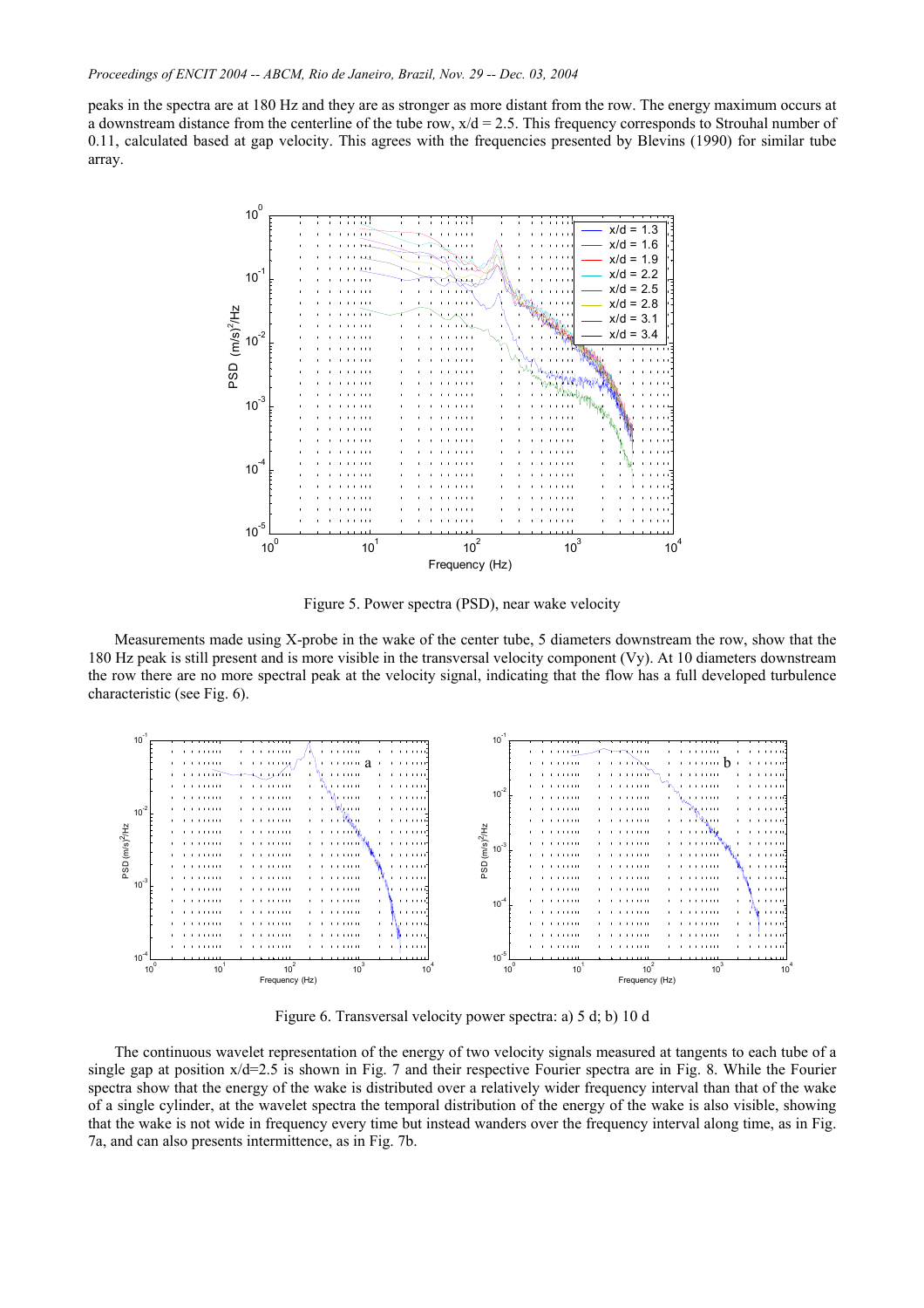

Figure 7: Continuous wavelet spectra of two velocity signals tangent to each tube of a single gap at position  $x/d=2.5$ . The respective power spectral density functions are in Fig. 8.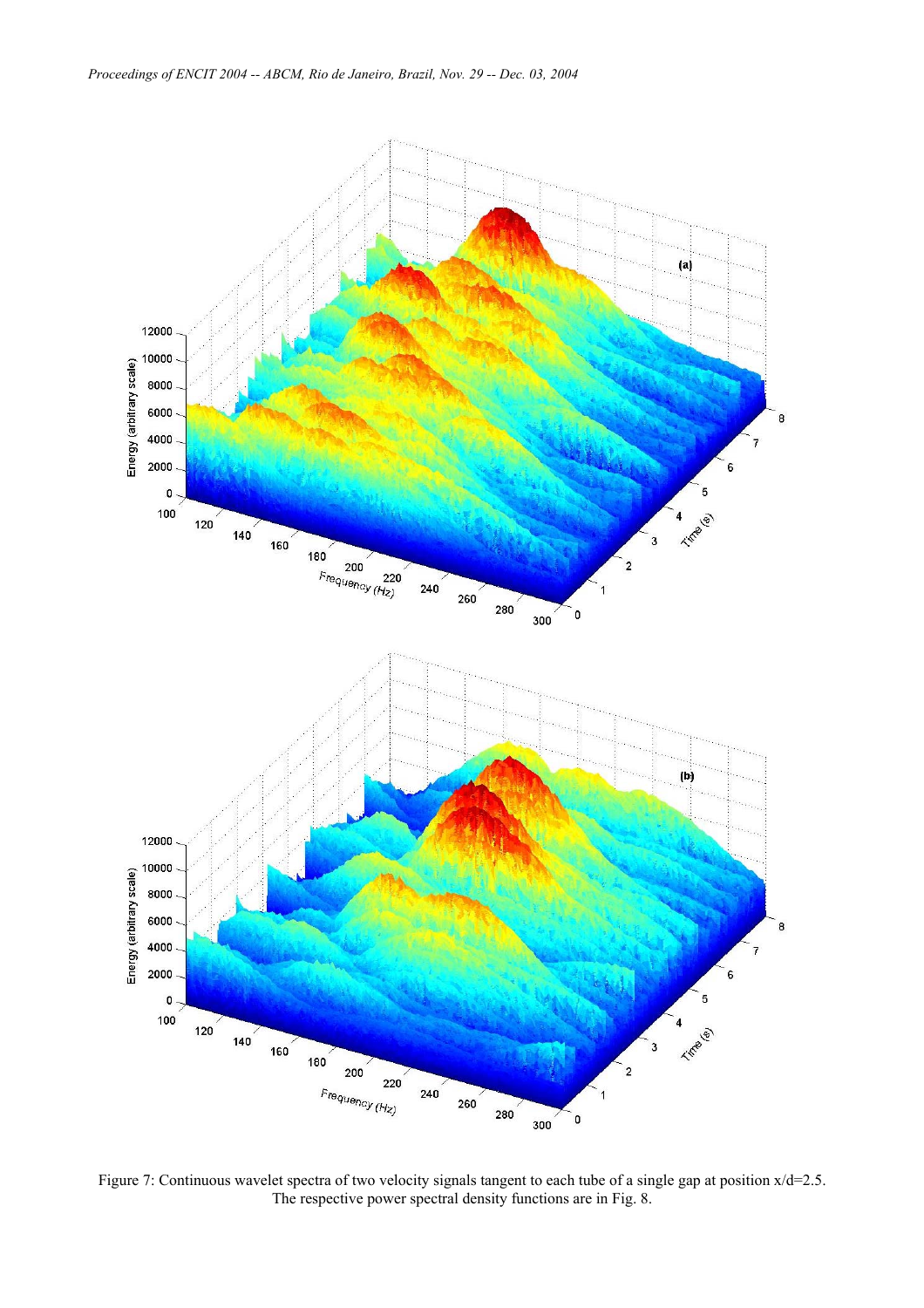

Figure 8: Power spectral density functions (Fourier) of the same signals as in Fig. 7.

Simultaneous measurements were made by placing two hot-wire probes in the tangents of each tube at the gaps between tubes 2 and 3, 3 and 4 and behind the central tube, at varying downstream distances from the centerline of the tube row (x/d). The cross correlations and a wavelet low pass filtered signal (0-4 Hz) were calculated and evidenced that inside the gaps there is a phase opposition flow near the gap. This characteristic decrease when the downstream distance increases (Fig. 8). Behind the central tube neither opposition phase nor phase flow were found, showing a more random characteristic (Fig.9).



Figure 9. Wavelet approximation of the velocity signal corresponding to a frequency interval of 0 to 4 Hz and cross correlation of tangent velocity between tubes 3 to 4: a)  $x/d = 1.25$ ; b)  $x/d = 2.2$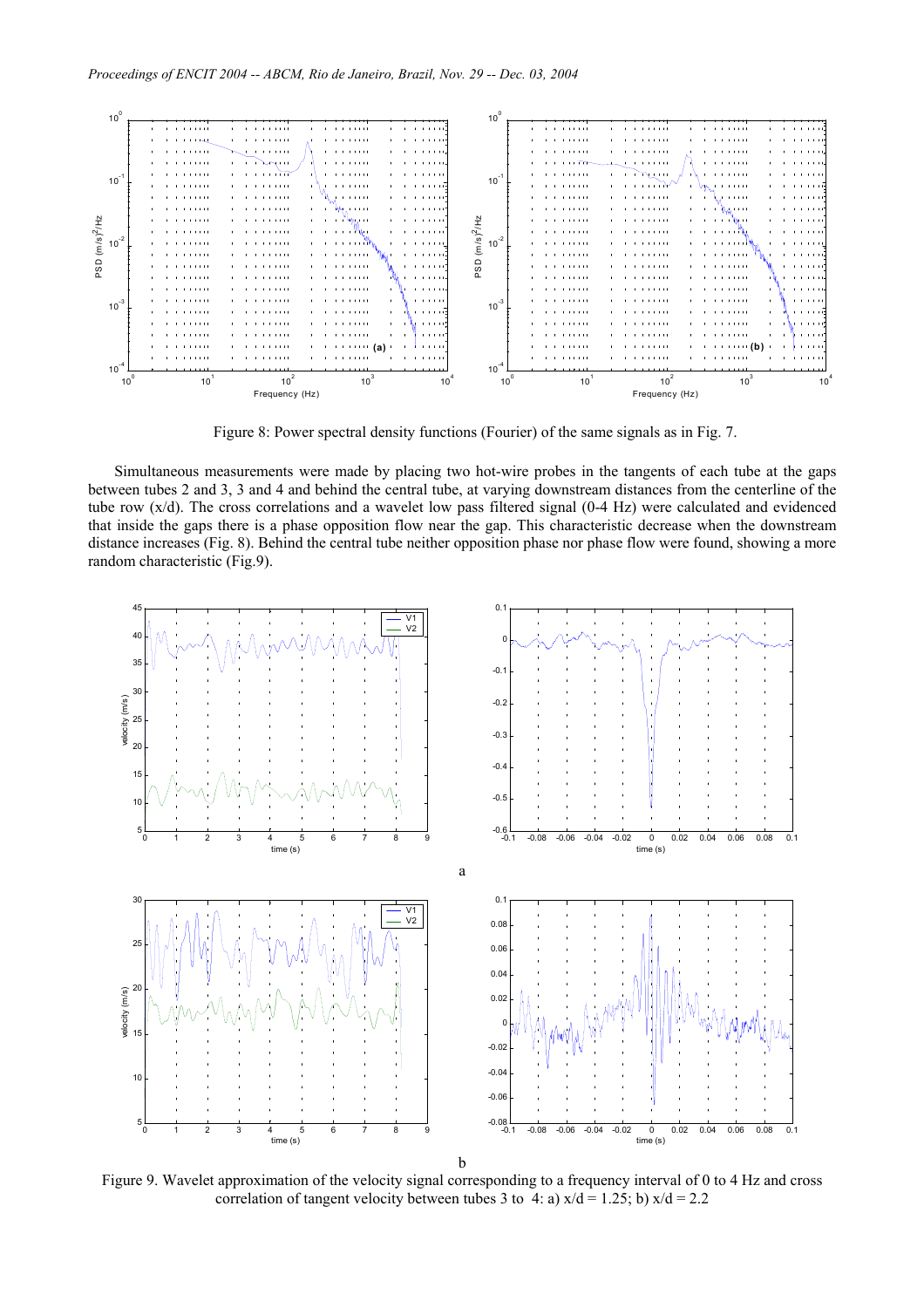

Figure 10. Wavelet approximation of the velocity signal corresponding to a frequency interval of 0 to 4 Hz and cross correlation of tangent velocity to the central tube a)  $x/d = 1.25$ ; b)  $x/d = 2.2$ 

#### **5. Conclusions**

This paper presents the experimental study of the velocity and wall pressure fluctuations in the turbulent flow downstream a tube row.

Only one shedding mode was observed, with no evidence of the presence of the bi-stable effect.

The pressure distribution around the tubes is very organized and symmetric; it presents just a deviation next the lateral wall on the outer tubes.

Velocity fluctuations measured simultaneously in the wake, with the probes aligned with the tube tangents, show that in the gap downstream region, next to the row, the fluctuations occur in phase opposition. The downstream velocity measurements with the probes aligned to the tangent of the central tube show no phase relation between this wake and those of the next gaps.

The spectra of velocity fluctuations show the principal peak appearing on the downstream intermediate distance  $(0.6 \text{ D to } 2 \text{ D})$ , at a frequency of 180 to 200 Hz corresponding to Strouhal numbers of 0,10 to 0,12, calculated with the gap velocity.

The phase opposition and in-phase flow were easily viewed when discrete wavelet transform was applied, acting as a low pass filter and thus, demonstrating the ability of wavelets as tools for analysing complex flow signals. The wavelet spectrum was also useful to enhance the knowledge about the wake, showing this behaviour along time.

#### **6. Acknowledgements**

Authors gratefully acknowledge the support by the CNPq - Brazilian Scientific and Technological Council, under the grants 414216/90-3, 400180/92-8 and 520986/1997-0.

Cláudio R. Olinto thanks CAPES, Ministry of Education, Brazil, also for granting him a fellowship (PICDT).